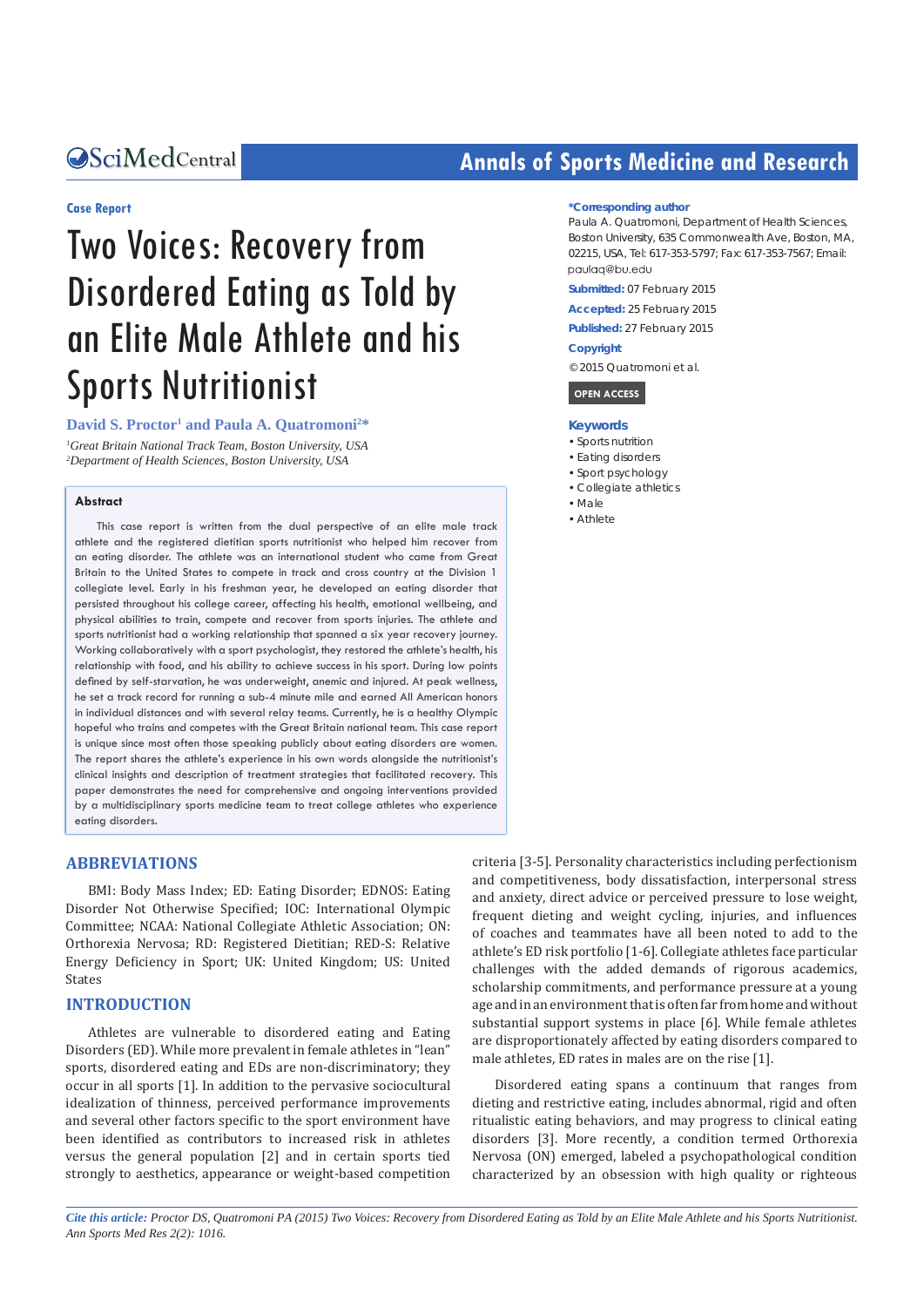food [7]. ON has been documented among athletes, shares many features with eating disorders, and because of its propensity for highly restrictive eating could compromise the health and nutritional status of an athlete [8]. The combined prevalence of disordered eating and eating disorders varies widely from 0-19% in male athletes and 6-45% in female athletes [9]. A recent study involving 156 Brazilian male athletes in weight-class sports, sports where leanness improves performance and sports with aesthetic ideals used validated assessments and found that more than one-quarter of athletes showed disordered eating behaviors which were associated with body image dissatisfaction [10]. As symptoms are frequently underreported by athletes [11] and it is likely that those with more substantial symptomatology may choose not to participate in studies, this estimate could easily be considered a conservative underestimate. Across the board, estimates of ED prevalence are typically considered underestimates given that so many individuals suffer in silence and experience disorders that go undetected, remain untreated, or fall below clinical diagnostic thresholds.

Given the high demands of athletic training and peak performance in sport, maladaptive eating behaviors place athletes at risk for RED-S, relative energy deficiency in sport. An interdisciplinary International Olympic Committee (IOC) consensus committee defined the syndrome of RED-S as "impaired physiological function including, but not limited to, metabolic rate, menstrual function (in females), bone health, immunity, protein synthesis, and cardiovascular health caused by relative energy deficiency" where an imbalance occurs between dietary energy intake and energy expenditure required to sustain homeostasis, health and activities of daily living, growth and supporting activities [12]. The resulting package of low energy availability, disordered eating behavior, and pathologic weight control measures that may include starvation, excessive exercising, purging or laxative abuse often driven by body image dysmorphia results in hormonal and metabolic imbalances, serious medical complications, and impaired athletic performance. Female athletes are traditionally considered most vulnerable to RED-S; in fact the term is an updated and more comprehensive definition of what was formerly called the Female Athlete Triad [13]. In its broader definition, the IOC recognizes that the syndrome also affects men; however there are only a handful of studies on low energy availability in male athletes. Clearly, more research is needed.

Protecting the mental and physical health of the athlete, and ensuring peak athletic performance are priorities in the face of these well documented risks. To do so requires specialized and focused attention, availability of resources, and partnerships involving coaches, athletes and sports medicine professionals across several disciplines. This case report shares the story of an elite male athlete who developed and recovered from an eating disorder during his collegiate track career. From the perspective of the athlete himself and the sports nutritionist who managed his care, a multidisciplinary team-treatment approach is described, interspersed with the athlete's description of his experiences and both the motivators and the obstacles that impacted his recovery journey.

#### **CASE PRESENTATION**

David was a 19 year old college freshman when he self-

referred to the sports nutritionist after meeting in person at a team-based nutrition lecture that was hosted in mid-December by the Department of Athletics for the men's track and cross country teams.

Appearing pale and quite thin, he approached the nutritionist after the talk asking for an individual consultation stating, *"I really need your help. I need to lose weight."* On his initial intake form, he reported that he hoped to achieve the following three goals from nutrition consultation: *information and help on weight loss; information on replacing fat with muscle; and how to survive Christmas*. The personal strengths he said he would draw on to achieve his goals were, *"determination to achieve; and willpower to drive towards a goal."* When asked what challenges he thought might limit his abilities to achieve his goals, his responses were, *"temptations; and worries about my health (is my weight safe?)."*

#### **Social History**

An international student from the United Kingdom (UK), David had moved to Boston in August to begin training with his new team as an NCAA Division 1 scholarship athlete. His major support network consisted of his mother and brother, both of whom were back in England. He had solid relationships with his teammates and was particularly close with several female distance runners on the women's team. Here is David's description of coming to America:

*"Moving to Boston from the UK was, in itself, a very stressful event for me. Despite the excitement of starting a new chapter in my life, beginning my college degree, and embarking on my NCAA career, I was very aware of the fact that I was moving to a foreign country, alone, 3,000 miles from any sort of familiarity. At the age of 18, this was to be my first time ever away from home for any significant period of time; a home where I had a loving mother who literally did everything for me. Suddenly, here I was in a foreign country where, despite speaking the same language, people were speaking differently to me and [it was] a very different culture than the one I was used to.*

*The pressures of being brought to the university on a full scholarship were immediately apparent to me upon joining the team. Perhaps that pressure was entirely self-placed, but the thought of someone believing I was worth \$50,000 a year made me feel strongly pressured to ensure I earned it and proved that I was indeed worth it. I daren't fail to live up to expectation. I had to make sure I was doing the right things every day so that I was working towards being the success the coaches wanted me to be."*

#### **Weight History**

At a height of 5'11" (180 cm), David presented at a weight of 149 pounds (67.7 kg) and a body mass index (BMI) of 20.8. His usual and *"comfortable competing weight"* was 146 pounds (66.4 kg). Upon moving from the UK to the US, experiencing a much more diverse, abundant and varied food supply, and increasing his training intensity, he had gained weight in the first few months at school. By November, his weight was up to 159 pounds (72.3 kg). At that time, his coach told him that he had gained weight and needed to lose it. In response, David began restricting his energy intake significantly, dropping 10 pounds (4.5 kg, or 6.3% of his body weight) in about 2 weeks. His weight had stabilized at 149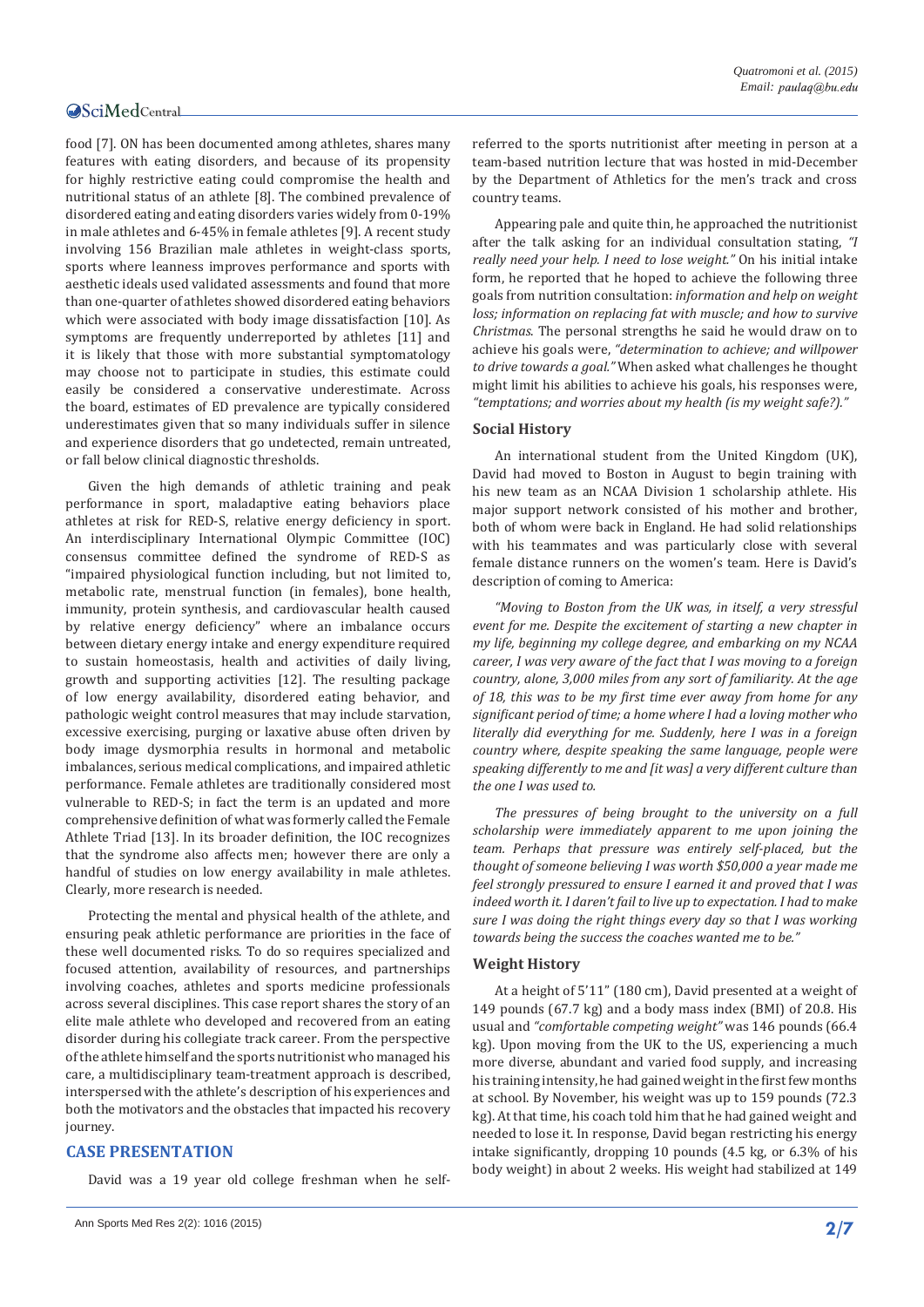pounds and he was seeking nutrition counseling to overcome what he perceived as a weight plateau, stating that his goal weight was 143-146 pounds. He was weighing himself multiple times daily and both his mood and his self-evaluation were heavily influenced by the numbers that the scale displayed. At only 3-5 pounds above his reported goal weight, he was displaying a level of dietary restraint and concern over his body image that seemed out of proportion for the discrepancy.

*"When my coach approached me about 2 months into my first semester and jokingly patted me on the belly, remarking that I was obviously enjoying American food a little too much, I was instantly horrified. In that second, I felt like I was a failure – that I was letting myself and my team down by doing something that was jeopardizing my ability as a runner. I had indeed gained weight during those first two months, but acknowledgement of this, so publicly, with direct intention by my coach to say that it was adversely affecting me, left me desperate to correct the "problem." As a person, I very much live my life by the "all or nothing" rule, and if I turn my attention to something, I will either give it 100%, or I won't bother at all. Desperate to lose the weight and show my coach I was serious about my training, I readily focused 100% on getting my weight as low as I possibly could."*

#### **Diet History**

In high school, David reportedly never worried about what he ate or about his weight. When he presented to nutrition, he brought a food diary that showed highly regimented and highly restrictive eating behavior with little daily variation in food choices, relying on a narrow range of low-calorie foods like fruits, cereal, skim milk, lean deli meats, and some cooked vegetables. His fat intake was quite restricted and he was vigilant about keeping that source of concentrated calories out of his diet. His intake ranged from 500 to 1,200 calories per day and up to about 40 grams of protein per day, well below his needs, placing him in a situation of Relative Energy Deficiency given his training (RED-S).

He was taking an athlete's formula vitamin/mineral supplement and a fat metabolizer. His meal patterns were erratic and he rarely ate lunch. He often made food decisions based on the calorie-burning requirement to *"get rid of it"* through exercise.

*"I believed I was just being the most dedicated athlete I could be – making necessary sacrifices for my passion. When I went home that first Christmas, my family supported my nutrition decisions since I was a collegiate athlete now, and I obviously had to make some sacrifices in order to be the best I could be. Little did they (or I, at the time) realize that their supportive behavior was actually adding fuel to the fire, providing me with positive feedback for the poor choices I was making. I had always been of slim build, so people didn't really notice or comment on my weight as it was nothing new."*

#### **Athletic Performance**

David reported that he was not performing well athletically when he was at 159 pounds. He reported noticing a clear improvement since achieving his current weight. He did not have any injuries at initial presentation. The intensity of his training was described as quite high. He frequently blamed bad

performances on what he had eaten or allowed himself to indulge in.

*"Logic, at the time, told me that lighter equals faster, so the lighter I could be, and the faster I could be! It was only when I started to realize that actually losing weight really does take a toll on the body, and that the way I was doing things was affecting other aspects of my life too that I realized I may have been in a little bit of trouble. Trying to balance schoolwork with heavy training, and trying to live my day-to-day life would have been tough enough on its own without the added stress of trying to do it all on an empty stomach and low energy levels. However, I just saw these negatives as "necessary evils" – things that I had to go through if I truly wanted to be a champion."*

#### **Psychology**

David met the diagnostic criteria for EDNOS, eating disorder not otherwise specified [14] characterized by the occurrence of significant weight loss in a short time, fear of weight gain, disturbance in body perception, preoccupation with weight and eating, avoidance of eating and certain eating situations, and highly restrictive intake substantially below his needs, particularly given his intense sport and training regimen. Concerning his evaluation of self, he was harshly self-critical and used a lot of negative self-talk, reflecting a negative mood state and wavering self-confidence. Quite consistently, he expressed dissatisfaction with his body and his weight. He talked about chasing perfection on the track and on the scale, demonstrating a strong drive for perfectionism and achievement in sport. He constantly compared himself to his teammates and complained, *"Everyone else is smaller than me. I'd be faster if I were smaller."*  Yet he would contradict himself by admitting, *"I'm the fastest on the team."* He was not receptive to a referral to sport psychology.

#### **Entry Point**

David's entry point into sports medicine was through nutrition. He came on his own, seeking guidance to achieve weight loss, to improve his athletic performance, and seeking validation that what he was doing was rational, justified, necessary and safe.

*"The interesting thing about this process was that I never saw it as a disorder in the early stages. Instead, I believed that my inability to lose weight beyond a certain point was something I was doing wrong – either still eating too much or having too little willpower to follow through on what I had planned. I noticed that I was able to get to a certain weight and then it suddenly became very difficult to maintain, but because I had set myself a target of being lighter than I was, I again felt like I was failing to perform because I couldn't get my weight to where I thought it needed to be. My end-goal was to lose weight. I had to. I had no choice. In my mind, my scholarship depended on it.*

*The real eye-opener came a few days after that first Christmas when I decided I would "make up" for the amount I had eaten on Christmas Day by eating absolutely nothing for two days, and then setting off for a 20-mile run on the third day. As anyone would expect, I did not feel well during this run and I ended up passing out at the side of the road, collapsing onto the pavement. It was when I finally had an honest conversation with myself about whether or not this was normal behavior that I realized I was struggling to do*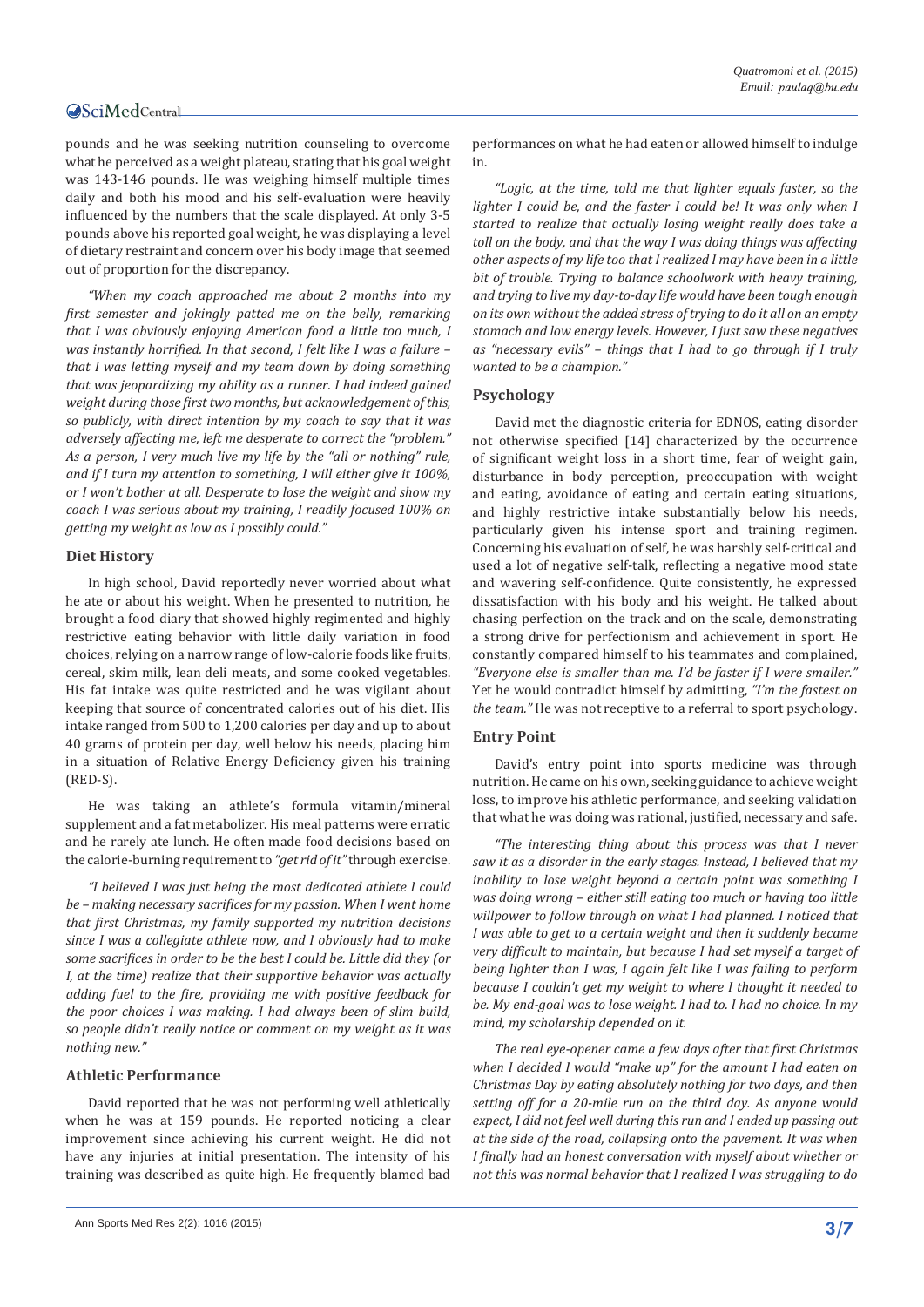*this alone and that I should look for help. Even then, it still didn't feel like an eating disorder – just something I needed to do that I couldn't do on my own anymore.*

#### **Treatment Plan**

David committed to a weekly schedule of nutrition counseling with the sports nutritionist. While he was extremely lean and had lost weight rapidly, he was not at an unsafe BMI. The focus of the nutrition intervention was therefore not specifically focused on weight restoration but rather to build a trusting provider relationship to address the disordered eating behaviors; to provide nutrition education, address myths, and correct misinformation about food, nutrition, nutritional supplements, health and performance; to reintroduce foods with the goals of improving nutritional quality and achieving protein/calorie adequacy; to normalize his eating patterns by focusing on adding lunch to his daily plan; and establish a support system of peers. He got rid of the scale and replaced it with a mini-fridge in his dorm room. He set goals and worked on becoming a flexible eater. We worked weekly to identify objective evidence linking self-care and proper nutrition to positive athletic and health outcomes. For example, to distract his focus from the scale and to quiet the internal voices telling him he was fat, we had the strength coach measure his body fat to prove that he was lean, regardless of the pounds displayed on the scale. His body fat percentage was 3.1%, well beyond lean, at the lower limit of the range for essential body fat for a male [15].

He refused referrals to sport psychology, but that recommendation remained consistently on the table. Five months into the working relationship, a referral to sport psychology was raised again by the nutritionist. When he refused to go, the response was,

*"Would you go if I went with you?"* To that, he agreed. Together, we had weekly joint sessions where the sport psychologist and sports nutritionist worked with David over the next 3 months providing cognitive behavioral therapy and nutritional counseling to reshape his belief systems, restructure his thoughts, build coping and communication skills, uncover the root causes of the disorder, learn to deal with negative emotions, explore motivations to recover, and gradually extinguish the eating disordered behaviors. In that time, he regained 10 pounds and both his athletic performance and his self-confidence improved.

*"The biggest thing that helped me overcome my issues was learning to focus on the positive feedback that came out of my running. I eventually learned that when I ate more, I felt better when I ran. When I ate more, my running clothes fit a little bit better. When I ate more, I felt happier and had more energy to do the training I wanted to do. The flip-side of this was when I may have had a bad run on a day when I had eaten something I felt I shouldn't have, or I had eaten an amount that may have felt like "too much." That was negative feedback on food vs running; but learning to ignore the negativity and attribute those experiences to being "just one of those days" was a healthier state of mind for me. Up until that point, bad runs or poor races were always blamed on food or my weight, but never the other way around. Good races had always just been "lucky," and I had never attributed them to good nutrition or fueling my body correctly."*

#### **Progress, Relapses and Extended Follow Up**

David's recovery journey spanned his entire undergraduate career and extended into his time as a graduate student. He had several substantial relapses and suffered the physical, emotional and athletic consequences of his low body weight and low energy availability. He was treated by sports medicine for anemia and foot injuries during his sophomore year. His sub-par performance on the track was blamed on his weight, causing him to restrict his diet again. His weight fluctuated as did his emotional state. His self-confidence faltered and his disordered behaviors reemerged under stress. He continued his work with sports nutrition and by junior year, he was at his peak. He was eating healthy, had many positive experiences both on and off the track, and his selfconfidence was high. As a junior, at a weight of 154 pounds (about 10 pounds above his original "goal weight"), he broke a 25-year old school record by running the mile in under 4 minutes (3:59.14, to be exact). He earned several honors, records, and accolades that year for a consistent set of outstanding performances at several distances and as a member of several relay teams. In spite of such success, he experienced another relapse during his senior year when, for the third time, his coach told him to lose weight. By now, he knew how to recognize the return of disordered thoughts and behaviors and he quickly reconnected to nutrition counseling to work through the relapse.

David's running career continued as a post-grad because of lost seasons of eligibility from when he was undernourished and injured as an undergraduate, thereby extending his collegiate track career. During graduate school, he fluctuated between feeling "*invincible*" and being in relapse. It was during this time that his weight dipped as low at 137 pounds (62.3 kg; BMI 19.2) and he developed signs of ON. Working with the sports nutritionist, David got himself restored to a healthy weight and a healthy eating plan. This depiction indicates the fragility of David's status, the entrenchment of the eating disorder, and the dynamic process of his recovery journey that spanned more than 5 years' time. With professional help, David achieved wellness and reclaimed his running career. Today, he is a healthy professional living and working in England. He is an Olympic hopeful, training with the Great Britain national team to earn a chance to compete for his country. He is committed to telling his story so that other athletes, coaches, and sports medicine professionals can learn and benefit from his experiences and insights.

 *"The main piece of advice I have for anyone dealing with these issues, either as an affected athlete or an advisor to an affected athlete, is figure out what the motivation is for their actions. Why does the athlete engage in these behaviors? Until you know why an athlete wants to eat restrictively, you will never be able to change that behavior.*

*For me, it was entirely about performance. I wanted to be the very best athlete I could be, and I would do anything to be the best. In my head, my motivation for eating restrictively was to lose weight so that I could be lighter and therefore run faster. Until I realized that my motivation was actually to perform, and not just to lose weight (which had become my focus because of the disorder), I could not make changes. I finally realized that improved nutrition was actually the thing that would enable me to compete better, and therefore, I moved slowly towards that.*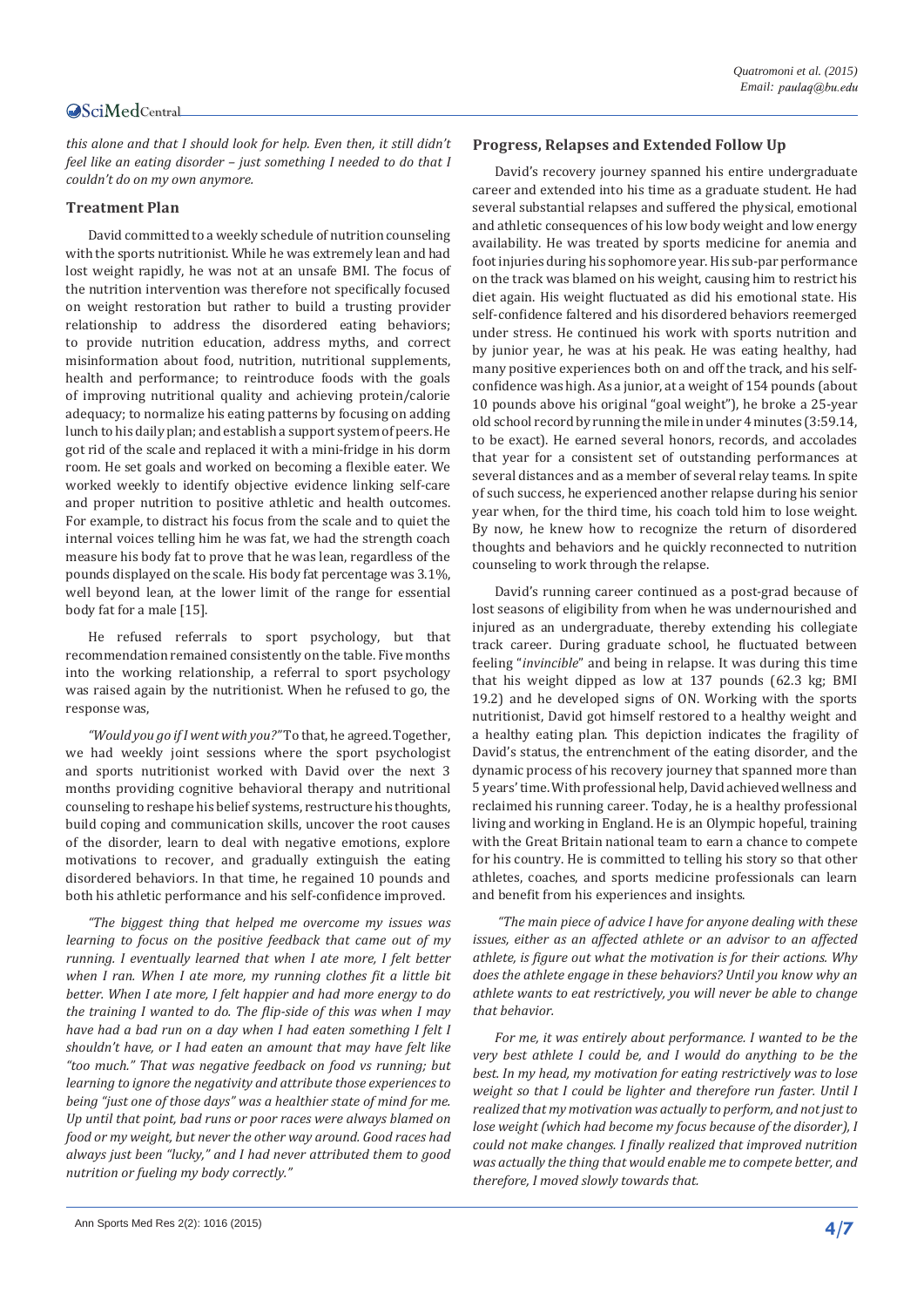*It is foolish to think that men are immune to these issues. Eating disorders are associated so strongly with female athletes that men can almost go unnoticed and, speaking from experience, careers could potentially be ruined without anyone really understanding why. I felt as though my body could tolerate the restrictive eating better than many women's bodies, so I could almost get away with it. Anyone can go through this mental battle, and anyone who does is going to have their own reasons and motivations for doing so.*

*This experience has actually taught me a lot about who I am as an athlete and as a person. With regards to running, I know much more about my body, what it needs and how to help it perform at its best. The process of educating myself about the nutritional needs of an athlete has actually allowed me to develop very healthy eating habits that I will carry with me for life. I've had the liberating experience of learning that even if I do make poor nutrition decisions from time to time, my body is always going to find a way to cope with it and keep me in a place where I can perform at my best. I believe that I had to go through this tough journey in order to improve myself and make changes for the better. I am born to run, and when I take care of myself, there is no way I can fail. I am invincible."*

#### **DISCUSSION**

David's case illustrates concepts that have been described in the published literature by identifying factors that contributed to the onset of his eating disorder, factors that sustained his disordered behaviors, factors that allowed him to enter into treatment, factors that motivated and assisted his recovery, and factors that were either obstacles to recovery or triggers for relapse. David experienced both internal traits (negative mood, feelings of social isolation in a foreign country far from home, body dissatisfaction, and drive for perfectionism/achievement) and external factors (negative influences of hurtful comments, sports performance issues, and pressures unique to the sport environment, such as scholarship commitments and coaches' expectations) that contributed to the onset of his eating disorder, many of which have been previously described [2]. When faced with the possibility that he was a *"failure,"* his self-esteem, selfconfidence and athletic identity were threatened, contributing to the root cause of his eating disorder.

As in this case, most eating disturbances in male collegiate athletes go undetected, occur at the subclinical level [4], or are not taken seriously. David's eating disorder went largely unnoticed by his coach, teammates, family and friends. No one questioned his restrictive eating behaviors or his weight loss, yet a coach felt justified to comment when he perceived him as overweight. The coach's public criticism of David's weight was both a factor in the onset of his eating disorder and a trigger for relapse. Research shows that important persons in adolescents' lives (family members and peers) can influence the development of body image concerns through teasing behaviors and social comparisons [16]. These observations could certainly be extended to coaches and teammates who quickly become a "family" for collegiate athletes. Social norms within a team, competitiveness, negative talk, and role modeling of dysfunctional behaviors are all factors that exist within teams that can contribute to or sustain disordered eating behaviors [1]. Finally, new research provides evidence that an athlete's eating psychopathology is predicted by perceived levels of interpersonal conflict with the coach [17], suggesting that conflict resolution in the athlete-coach relationship is a potential target for awareness and remediation through therapeutic intervention. Coping and communication skills learned in psychotherapy can help athletes work effectively towards conflict resolution.

Nutrition was David's entry point for treatment as he was most comfortable asking for help around food and weight concerns. This is not uncommon for an athlete as food and nutrients, even in controlled and limited amounts, are considered essential to performance at some level. It has been shown that nutrition knowledge of athletes is generally low to moderate at best, but that higher levels of nutrition knowledge are associated with outcomes desired by athletes, specifically higher fat-free body mass and higher muscle power [18]. In addition to nutrition counseling to normalize the ED behaviors, nutrition education to improve nutrition knowledge is an integral treatment strategy to help the athlete achieve a more adequate and higher quality eating plan that would enhance lean muscle mass and facilitate healthy weight management, removing the temptation to diet.

In contrast to his valuation of nutrition, at 19 years of age David stigmatized therapy, didn't think the severity of his condition warranted it, and simply *"didn't want anyone inside my head."* Nonetheless, once a trusting relationship was built with the nutritionist, he was more willing to engage in therapy. He said, *"I really didn't like [the sport psychologist] at first. But I went because I trusted you. You told me it would help me and I believed you."*  The ability to work in joint professional counseling sessions was a luxury afforded by the university infrastructure and resources. In the real world managed by a system of third-party payers and reimbursements for services, that would rarely if ever happen. Yet clearly, this powerful interaction was a turning point for David that solidified his recovery journey, allowed him to explore his motivation to recover and identify and address the root causes of his disorder, and taught him the necessary skills to drawn on when relapses occurred. It has been suggested that athletes need specialized treatment, and research into treatment strategies and motivation for recovery among athletes with eating disorders is warranted [1]. The feasibility and efficacy of the joint counseling model used here deserves consideration and formal evaluation, particularly in settings where logistics allow closer physical and perhaps more collaborative interactions among sports medicine professionals, as in collegiate athletics.

The factor most clearly identified as an initiator of recovery in this case was opening up to a trusted other. For David, it was the sports nutritionist. This factor was reported as essential by 38% of female athletes in a recent qualitative study of ED recovery experiences [19]. Eventually, David also experienced some of the other key factors described previously in the literature [19,20] including experiencing negative consequences of the disorder (both physically and emotionally), confrontation and intervention (by the addition of sport psychology), and improvements in mood and self-esteem allowing him to recognize and prioritize selfcare and nourishment. Significant factors that assisted David's recovery efforts that were similarly described by female athletes [19,20] were cognitive changes, important relationships (with female runners who were also struggling with EDs), professional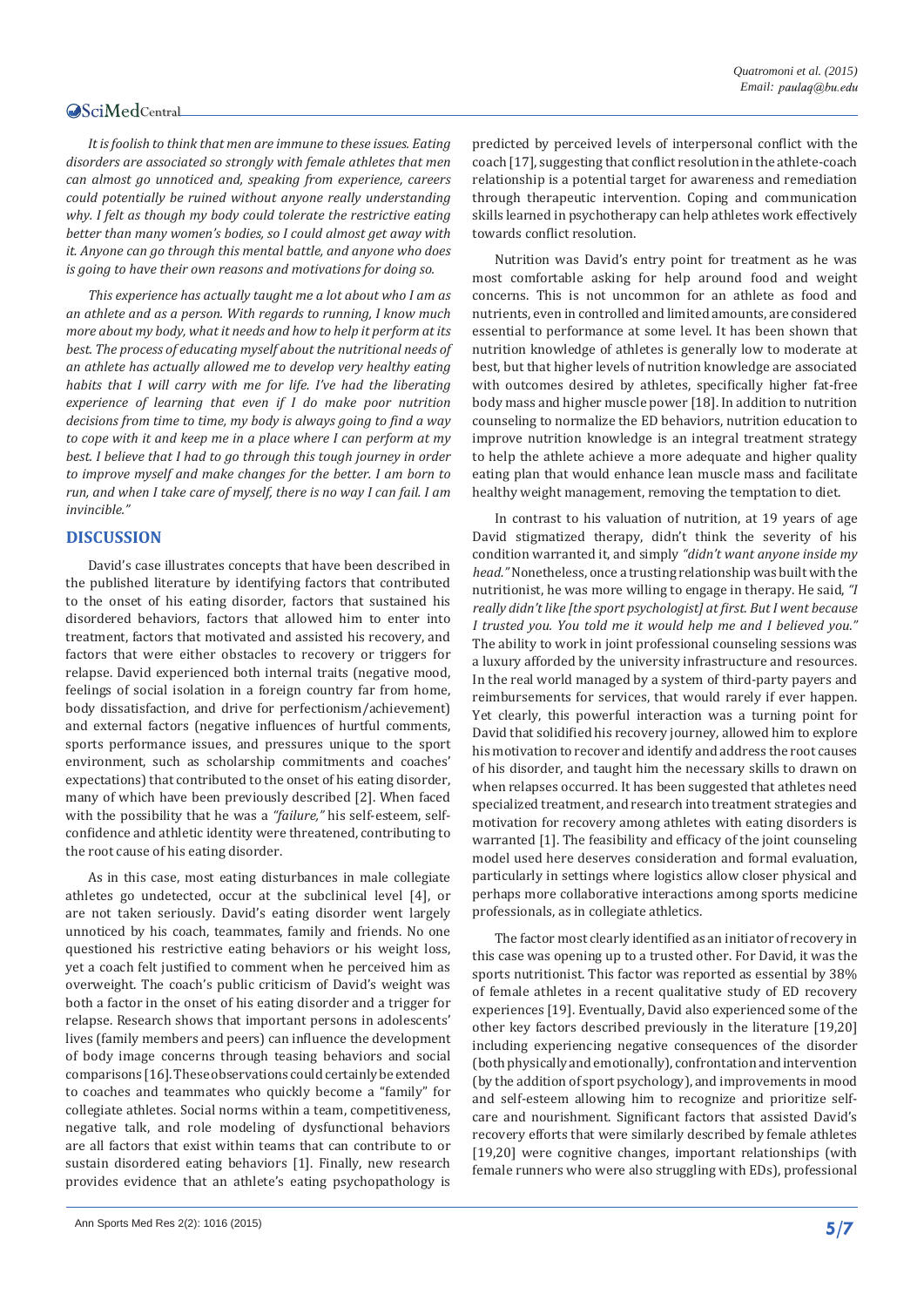care, behavioral changes, and the motivators in the sport environment that drove him to succeed. Factors that hindered David's recovery included stigma concerning psychotherapy, negative cognitions and faulty belief systems, pressures and persons in the sport environment, praise received in response to restrictive eating and intense training that was perceived as commitment to sport, and body checking, some of which have been described previously [19]. Research specifically describing male athletes ED recovery experiences is lacking in the literature and is needed to better inform both clinical practice and risk assessment.

In summary, this case report depicts the length of the recovery effort, demonstrating that recovery from eating disorders does not happen in a short time, is characterized by progress mixed with relapse before sustained recovery occurs, and is difficult to achieve without professional help. A multidisciplinary team of sports medicine professionals including sports nutrition, sport psychology, athletic trainers, and sports physicians is needed to most effectively provide a comprehensive treatment plan [11,21]. Athletics administration plays a key role related to financing support services, providing educational programs for coaches and athletes, fostering a culture that is free from stigma and promotes healthy norms, and forming close partnerships with student health services and strong referral networks with professionals in the local community. Collegiate settings that lack these services, or key components of them, will have less success in identifying, treating or preventing eating disorders among student-athletes. In contrast, a supportive infrastructure and a comprehensive model for delivering confidential, accessible services provided by licensed professionals with eating disorder and sports expertise will break down barriers to treatment, connect athletes to providers, and enhance the potential for full recovery. This case study makes the clear case that brief interventions or guest speakers brought occasionally into college athletics programs will not be sufficient to prevent or to treat disordered eating in the absence of multidisciplinary, ongoing services provided by sports medicine, nutrition and psychology professionals.

There is no doubt that student-athletes need special services to help them manage the demands of recovery therapy on top of their heavily burdened school, sport and travel schedules. An important goal is to keep them enrolled in college and healthy enough to be eligible to train with their teammates and experience success athletically and academically while experiencing success overcoming the eating disorder. Certainly this is not possible if the athlete is medically unstable, a safety concern, or if the sport/ college environment is too toxic for the athlete to remain in. Early detection and timely, effective interventions are essential to prevent athletes with disordered eating from progressing to the point where inpatient, residential or intensive outpatient levels of care are required to treat the disorder; situations in which athletes stand to lose their athletic-identity, support systems, and unique motivators in the sport environment that can actually assist recovery. Therapy that helps the athlete identify and deal with the root causes of the disorder while nutritional status and eating habits are restored is essential but all too often not achieved. The words David used to sum up his experience demonstrate the transformation he underwent through therapy

by standing in stark contrast to his college-age belief system, *"Restrictive eating caused my underperformance and injuries. I learned about the small things that help my body achieve its goals: hydration, nutrition and psychology."*

#### **Scientific Implications**

This case report provides insight for clinicians, athletic administrators, coaches and athletes about onset and recovery from disordered eating. A strong rationale for eating disorder treatment teams and services in college athletics is depicted by this case where onset was experienced in freshman year and recovery efforts spanned an entire undergraduate and graduate career. This report is timely as the NCAA identified studentathletes' mental health and wellness as a priority area in 2014 with a specific goal of making mental health services for student athletes as available and as normative as services treating and preventing physical injuries in sport [22]. New tools are needed for identifying ED risk, particularly among male athletes and athletes in sports traditionally considered to be at lesser risk whose disorders often go undetected and untreated. The ED field will advance with more research into the recovery experiences of college athletes, and male athletes specifically, giving voice to the recovery journey itself. In the literature and in biographies in the popular press, far more is written about prevalence, risk, onset, burden, and consequences of eating disorders than is written about recovery journeys and treatment strategies. Clinical reports that show evidence of successful ED treatment models and client outcomes help to justify the creation of services and positions for professional providers within university athletic departments. Finally, research and clinical practice that experiment with and evaluate novel intervention models, like the joint counseling technique used in this case, will help to advance the field of ED recovery by breaking down barriers to treatment and defining effective treatment strategies.

#### **ACKNOWLEDGEMENTS**

The authors would like to acknowledge the Department of Athletics at Boston University for their support in providing resources and sports medicine services including sports nutrition and sport psychology to student athletes including the one featured in this case report.

#### **REFERENCES**

- 1. [Thompson RA, Sherman R. Reflections on athletes and eating](http://www.sciencedirect.com/science/article/pii/S146902921400082X)  [disorders. Psychol Sport and Exer. 2014; 15: 729-734.](http://www.sciencedirect.com/science/article/pii/S146902921400082X)
- 2. [Arthur-Cameselle JN, Quatromoni PA. Factors related to the onset](http://journals.humankinetics.com/tsp-back-issues/tsp-volume-25-issue-1-march/factors-related-to-the-onset-of-eating-disorders-reported-by-female-collegiate-athletes)  [of eating disorders reported by female collegiate athletes. The Sport](http://journals.humankinetics.com/tsp-back-issues/tsp-volume-25-issue-1-march/factors-related-to-the-onset-of-eating-disorders-reported-by-female-collegiate-athletes)  [Psychol. 2011; 25: 1-17.](http://journals.humankinetics.com/tsp-back-issues/tsp-volume-25-issue-1-march/factors-related-to-the-onset-of-eating-disorders-reported-by-female-collegiate-athletes)
- 3. [Sundgot-Borgen J, Torstveit MK. Aspects of disordered eating](http://www.ncbi.nlm.nih.gov/pubmed/20840569)  [continuum in elite high-intensity sports. Scand J Med Sci Sports. 2010;](http://www.ncbi.nlm.nih.gov/pubmed/20840569)  [20 Suppl 2: 112-121.](http://www.ncbi.nlm.nih.gov/pubmed/20840569)
- 4. [Chatterton JM, Petrie TA. Prevalence of disordered eating and](http://www.ncbi.nlm.nih.gov/pubmed/23767673)  [pathogenic weight control behaviors among male collegiate athletes.](http://www.ncbi.nlm.nih.gov/pubmed/23767673)  [Eat Disord. 2013; 21: 328-341.](http://www.ncbi.nlm.nih.gov/pubmed/23767673)
- 5. [Hagmar M, Hirschberg AL, Berglund L, Berglund B. Special attention to](http://www.ncbi.nlm.nih.gov/pubmed/18185032)  [the weight-control strategies employed by Olympic athletes striving](http://www.ncbi.nlm.nih.gov/pubmed/18185032)  [for leanness is required. Clin J Sport Med. 2008; 18: 5-9.](http://www.ncbi.nlm.nih.gov/pubmed/18185032)
- 6. [Quatromoni PA. Clinical observations from nutrition services in](http://www.ncbi.nlm.nih.gov/pubmed/18375227)